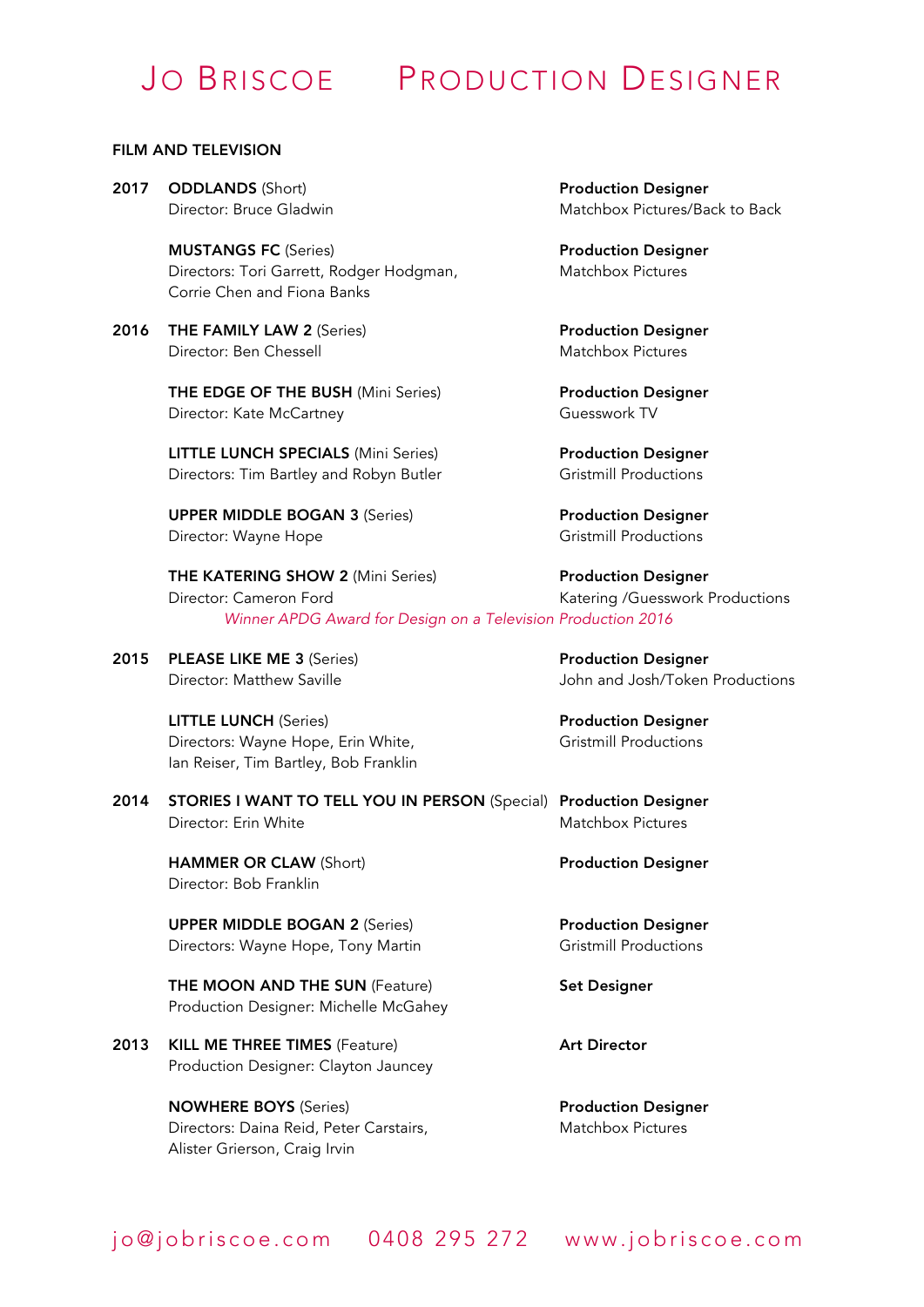### JO BRISCOE PRODUCTION DESIGNER

2012 UPPER MIDDLE BOGAN (Series) The Production Designer Directors: Wayne Hope, Tony Martin Gristmill Productions

I, FRANKENSTEIN (Feature) Second Cutter Costume Designer: Cappi Ireland

2011 CONSPIRACY 365 (Series) Costume Designer Directors: Paul Goldman, Pino Amenta, Steve Mann Circa Media

WOODLEY (Series) **Production Designer** 

2010 THE LATE SESSION (Series) **Production Designer** Director: Simon Francis SBS *Highly Commended APDG Award for Design on a Television Production 2011*

THE LIBRARIANS 3 (Series) Set Decorator Directors: Wayne Hope, Tony Martin Gristmill Productions

- 2009 POLLY AND ME (Short) COSTUME Designer Director: Ian Darling Shark Island Productions
- 2007 PMARRA COUNTRY (Series Pilot) Production Designer Director: Dena Curtis NITV

HUSH (Short) **Production Designer** Director: Dena Curtis **Bit of Black Business series/SBS** *Previous screen credits available on request*

#### COMMERCIAL HIGHLIGHTS

FOUR N TWENTY FOOTY BINGO (TVC) Production & Costume Designer Director: Tom Noakes **Photoplay Films** 

AUSTRALIA POST ZING (TVC) Key Prop Design/Setup Director: Trent O'Donnell and a state of the Jungleboys

TELSTRA CHRISTMAS (8 TVCs) Costume Designer Director: Luke Shanahan 8com

KFC CRICKET (11 TVCs) Production Designer Director: Luke Shanahan 8com

PIZZA HUT MIA/DIPPERS (3 TVCs) Production Designer Director: Luke Shanahan 8com

Director: Luke Shanahan 8com

Director: Trent O'Donnell Bucket Tree/Token Productions

KFC CHEATER (TVC) **Reserves The Contract CHEATER** (TVC)